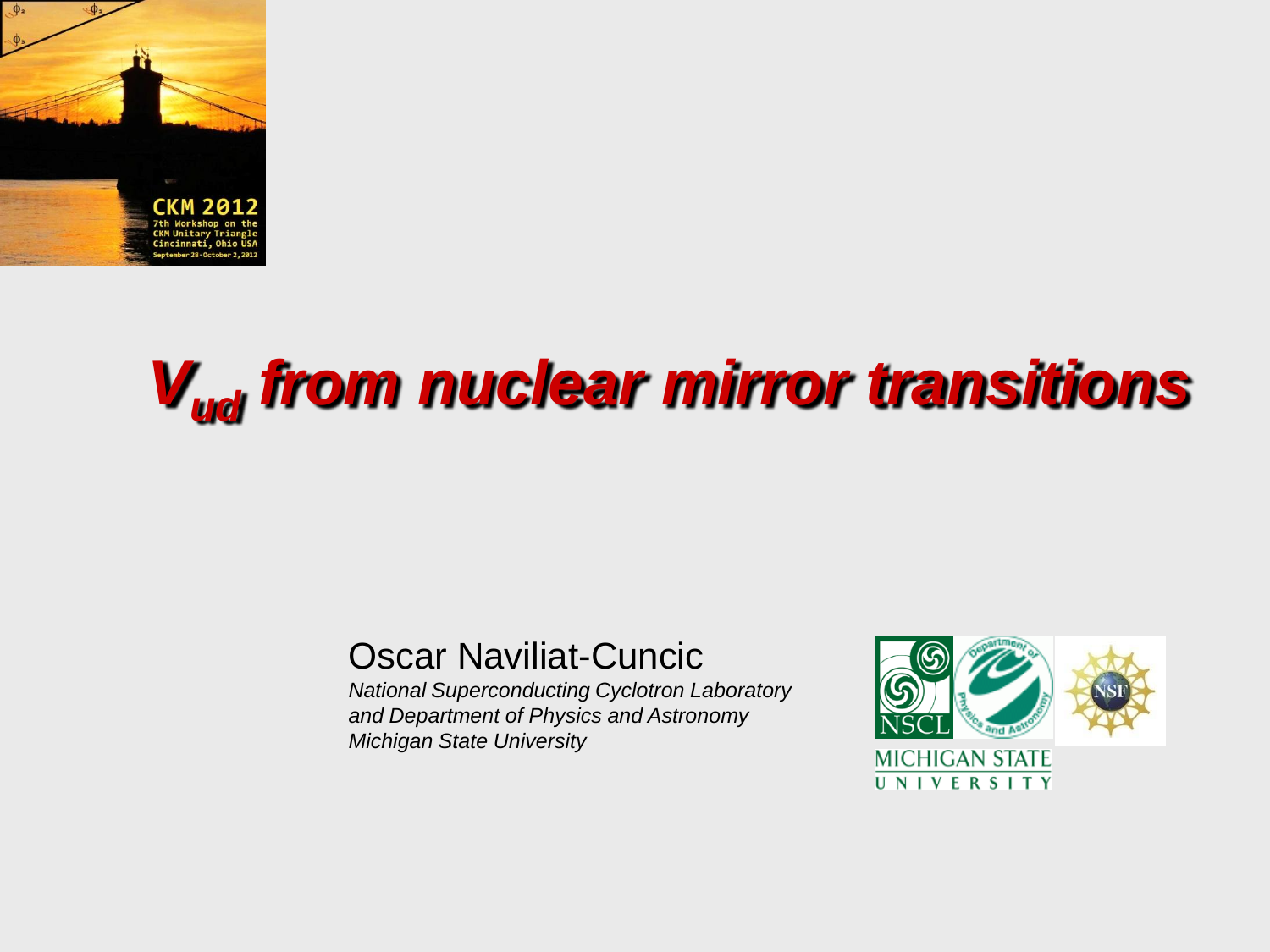## *Nuclear mirror transitions*



- Super-allowed transitions between isobaric analogue states with *T=*1/2.
- Occur in mirror nuclei, between states with same spins and parities.
- Involve the *V* and *A* components of the weak interaction



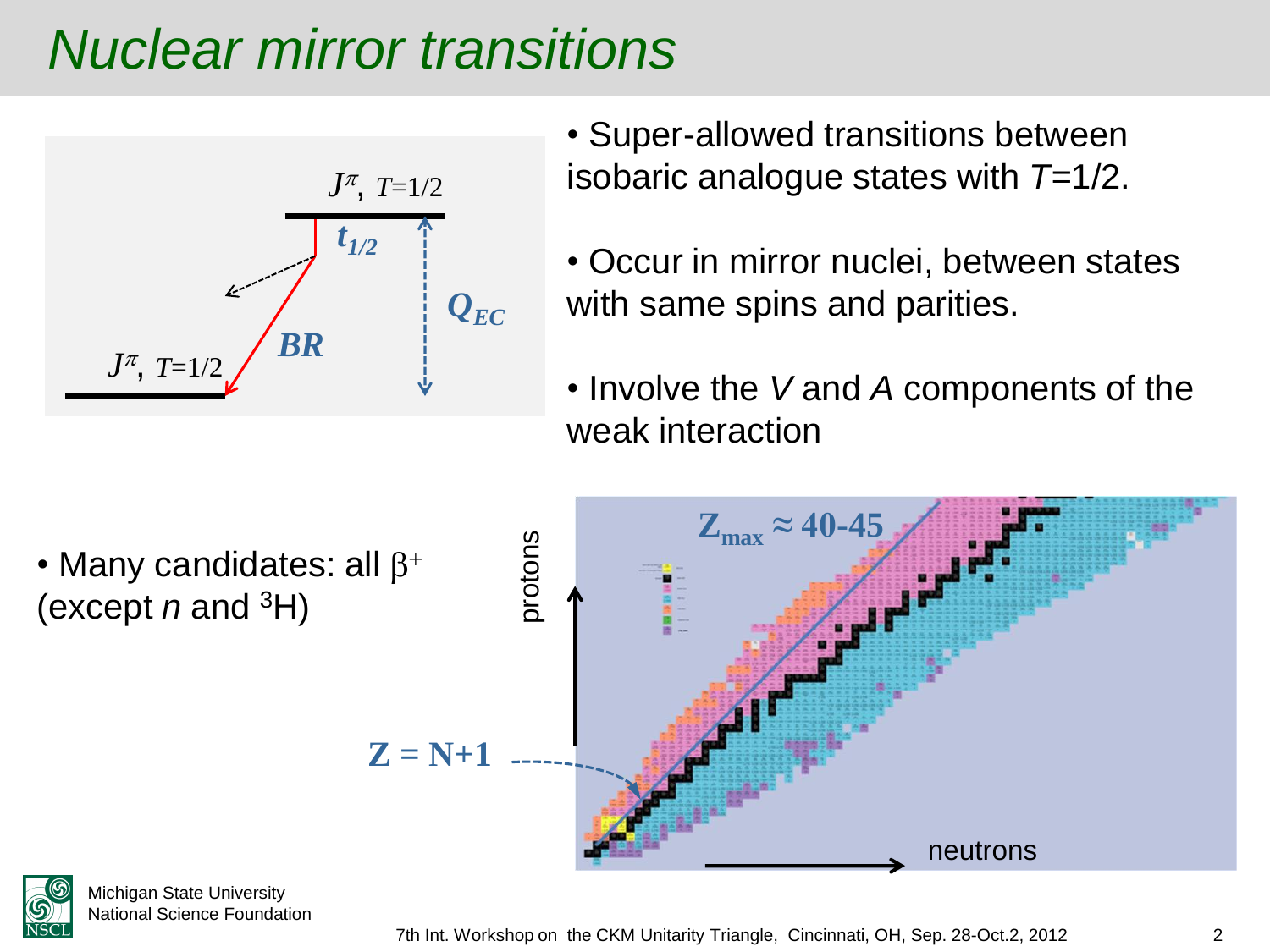#### *Observable and Status*

O. N-C and N. Severijns, PRL**102** (2009) 142302

$$
V_{ud}^2 = \frac{K}{\overline{\mathcal{F}t}_0 G_F^2 (1 + \Delta_R^V)}
$$

$$
\mathcal{F}t_0 = \underbrace{\mathcal{F}tC_V^2|M_F^0|^2[1 + (f_A/f_V)\rho^2]}_{\text{Similar to 0+-0+}}.
$$
\nSimilar to 0+-0<sup>+</sup>

\n
$$
\rho \approx C_A M_{GT}/C_V M_F
$$

```
"Mixing ratio"
```


$$
|V_{ud}| = 0.9719(17)
$$

Dominated by experimental errors on  $\rho$ 

- More precise than  $\pi$ -decay
- Comparable to *n*-decay
- Consistent with Fermi transitions

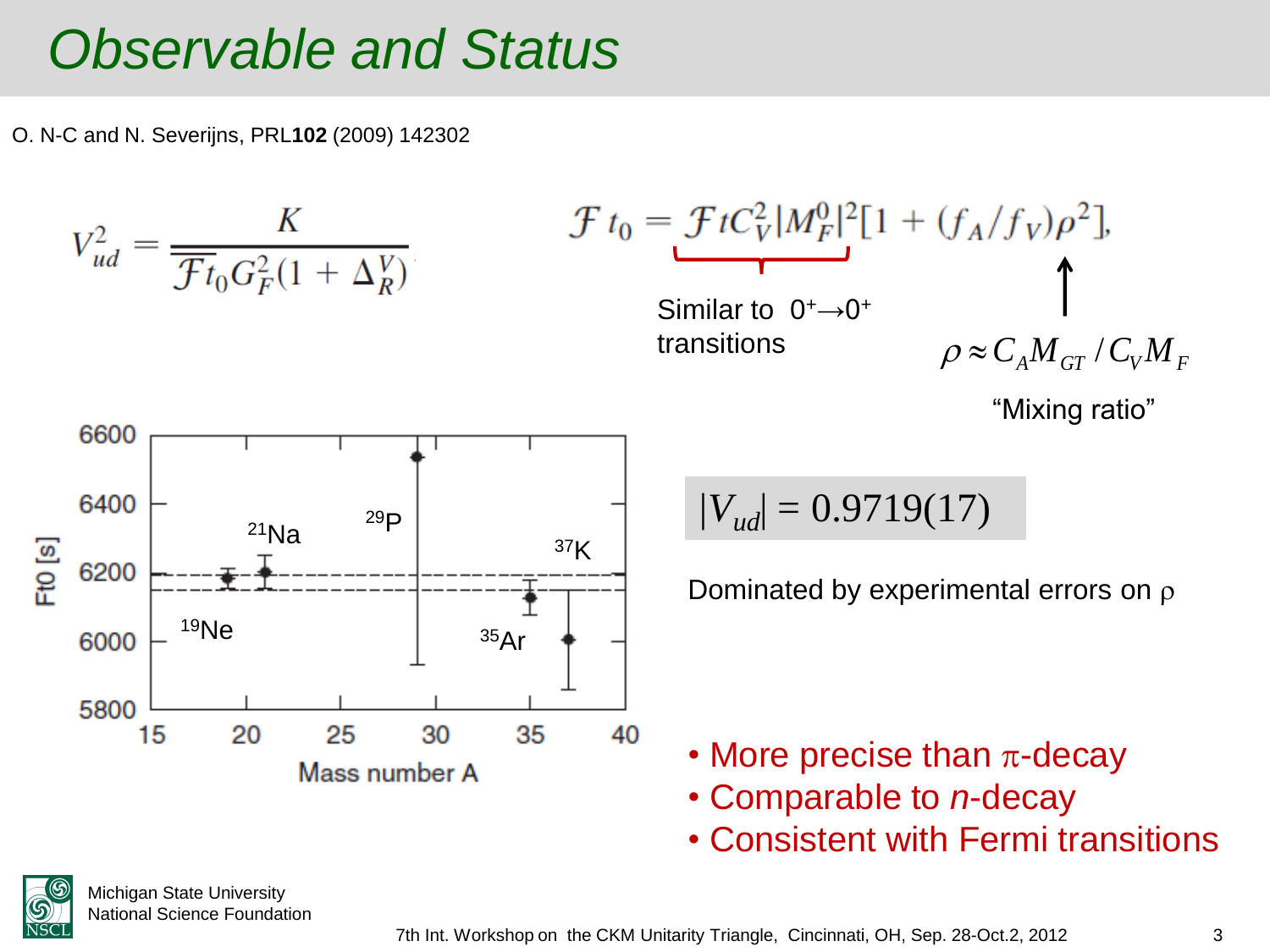### *Error budget in mirror transitions*

N. Severijns and O.N-C, Annu.Rev.Nucl.Part.Sci. **61** (2011) 23

 $X \equiv$  never measured



#### (dominated by error on GT/F mixing ratio,  $\rho$ )

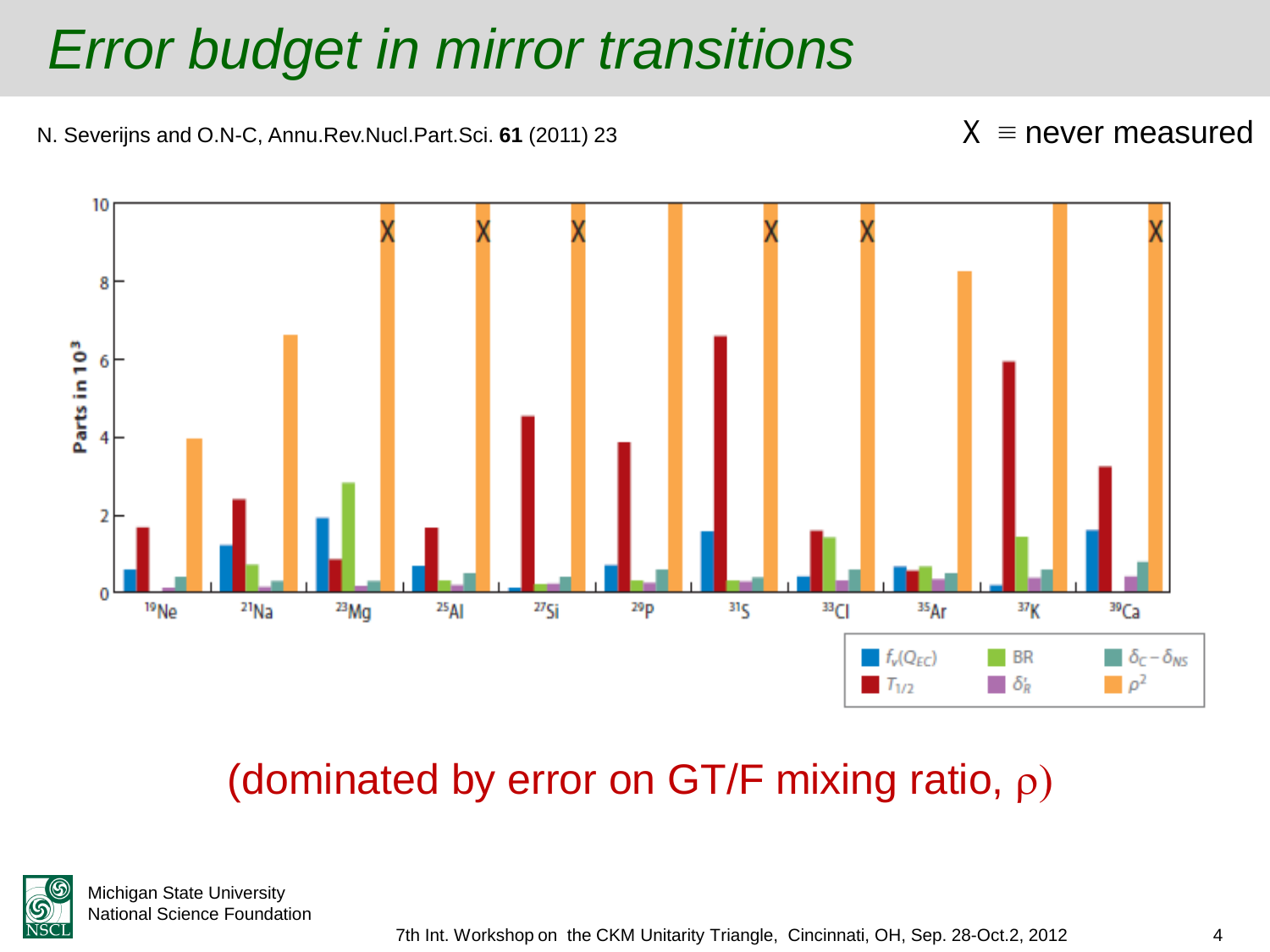#### *Remarks*

1. (theoretical): Mirror transitions, like other nuclear transitions, require the inclusion of theoretical corrections (isospin symmetry breaking + nuclear structure).

2. (experimental): The transitions involve both, the *V* and *A* interactions: the extraction of  $V_{ud}$  requires an additional property to be measured ("correlation" coefficient).

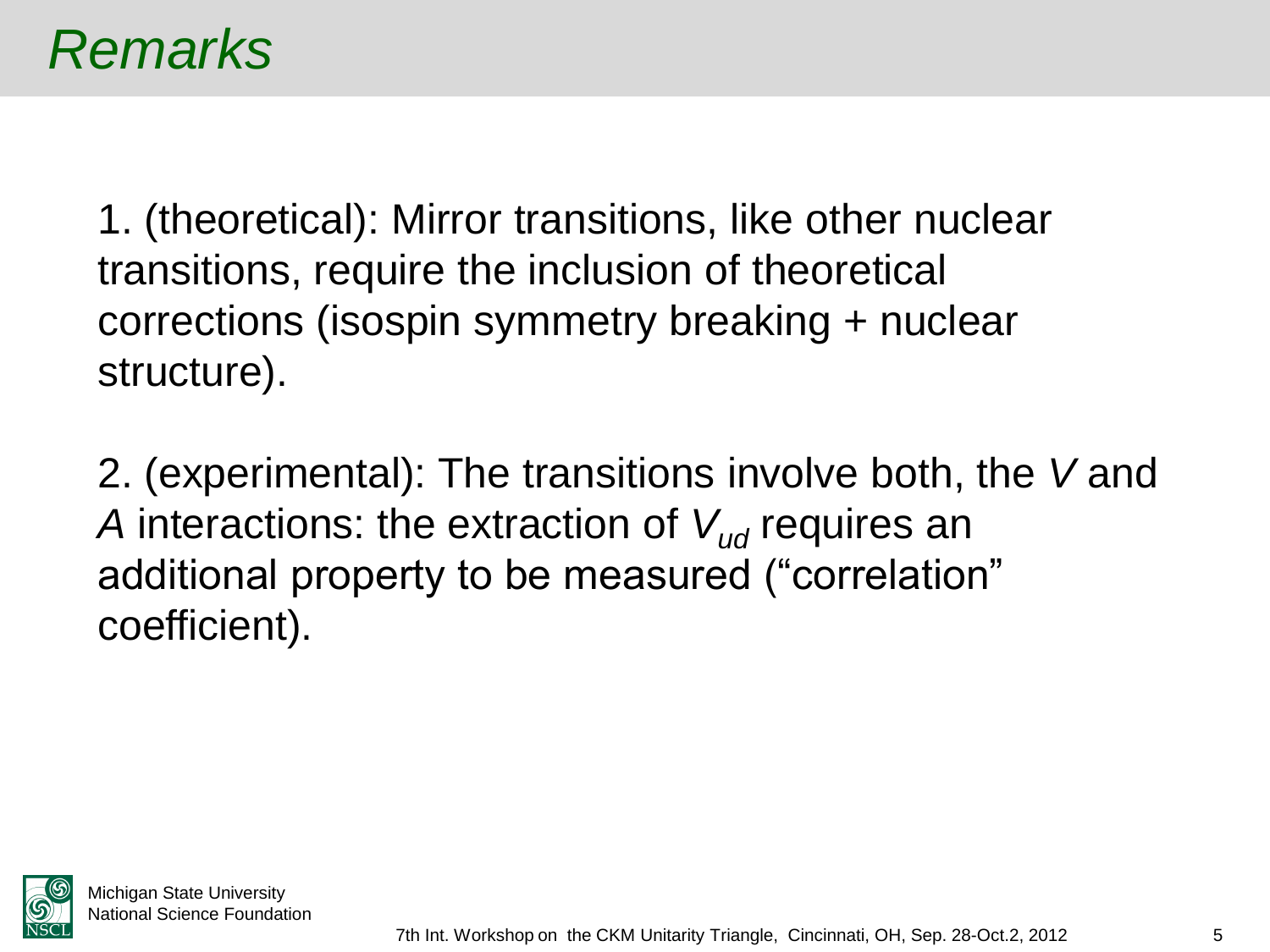### *Theoretical corrections*



• Is there an isospin dependence of the corrections for low masses?

(extending theoretical calculations put models into tests)

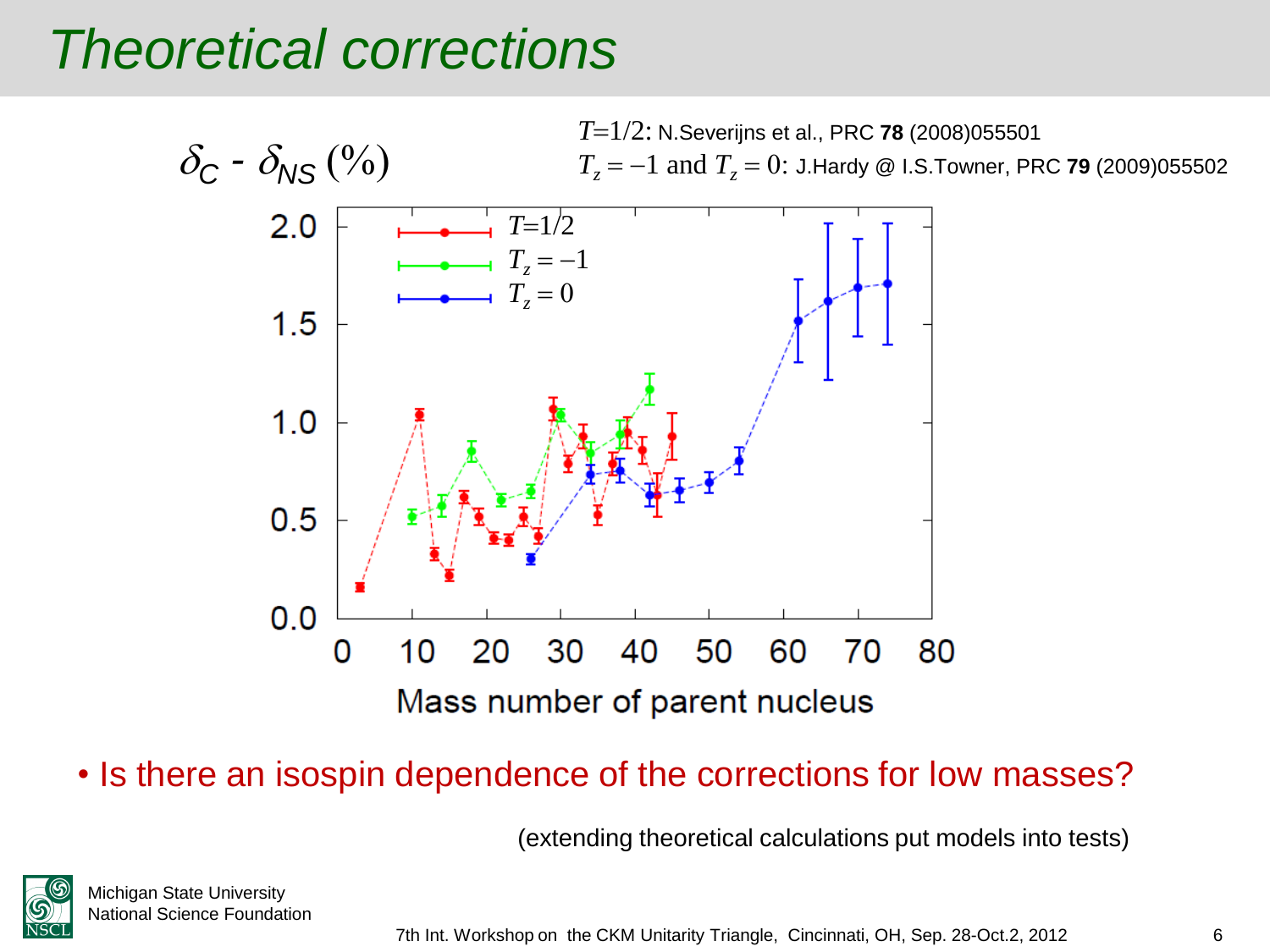### *Experimental inputs: spectroscopy*



• New proposal to go below the 10<sup>-4</sup> level



GANIL: (PRELIMINARY) P. Ujic, F. de Oliveira Santos, priv. com.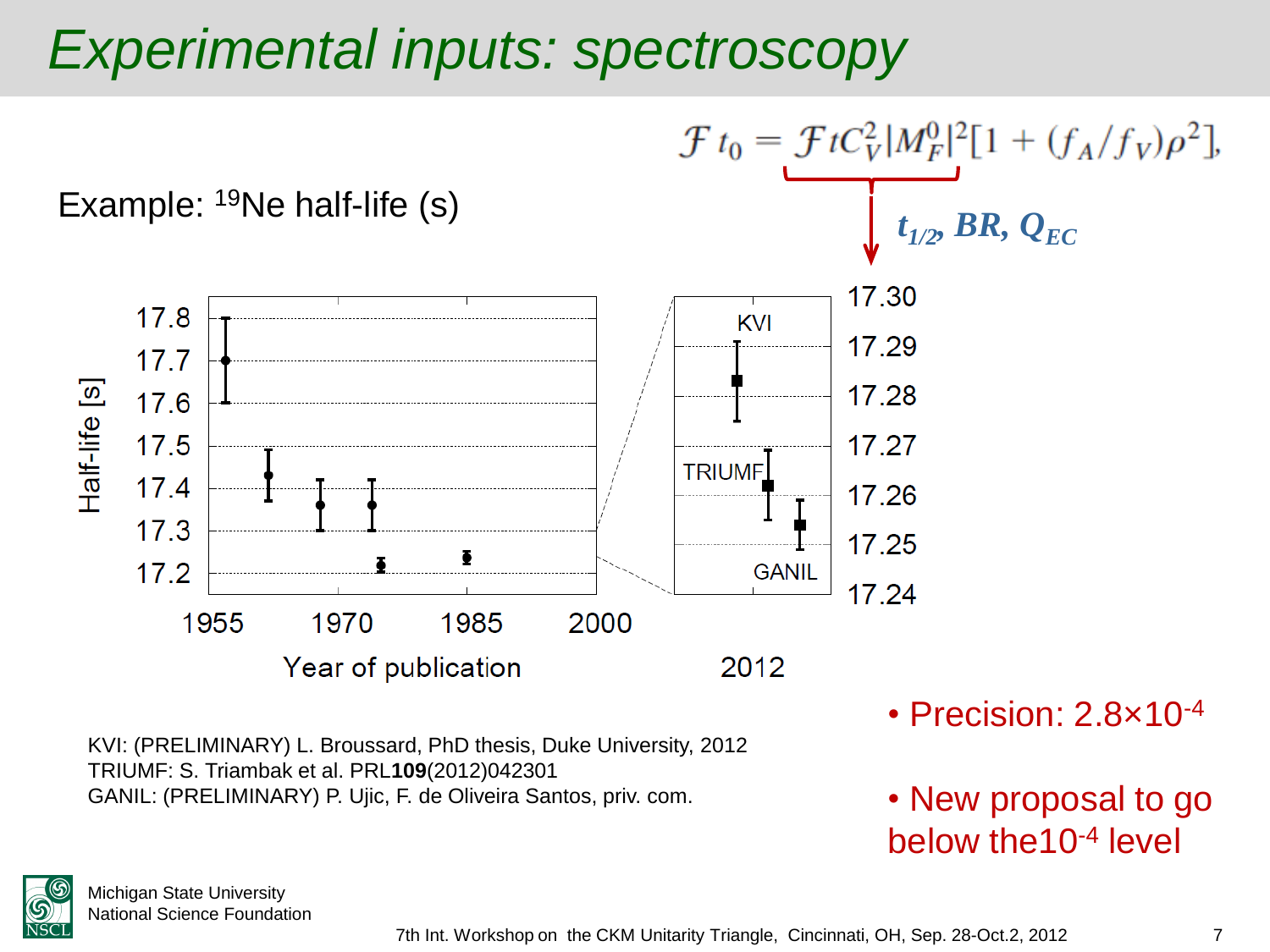#### *Experimental inputs: correlations*



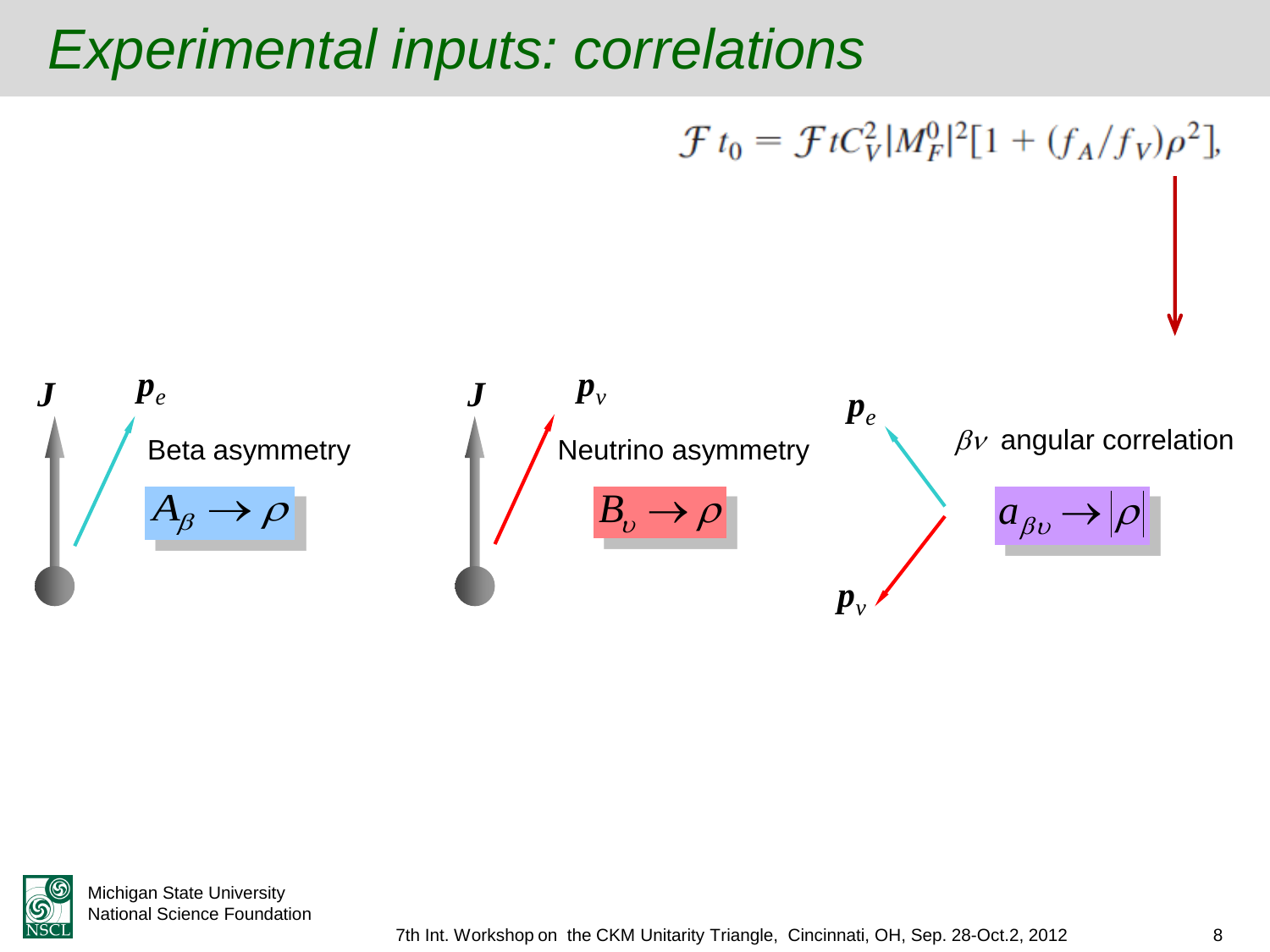#### *LPC-Caen trap setup @ GANIL*



#### Table top experiment

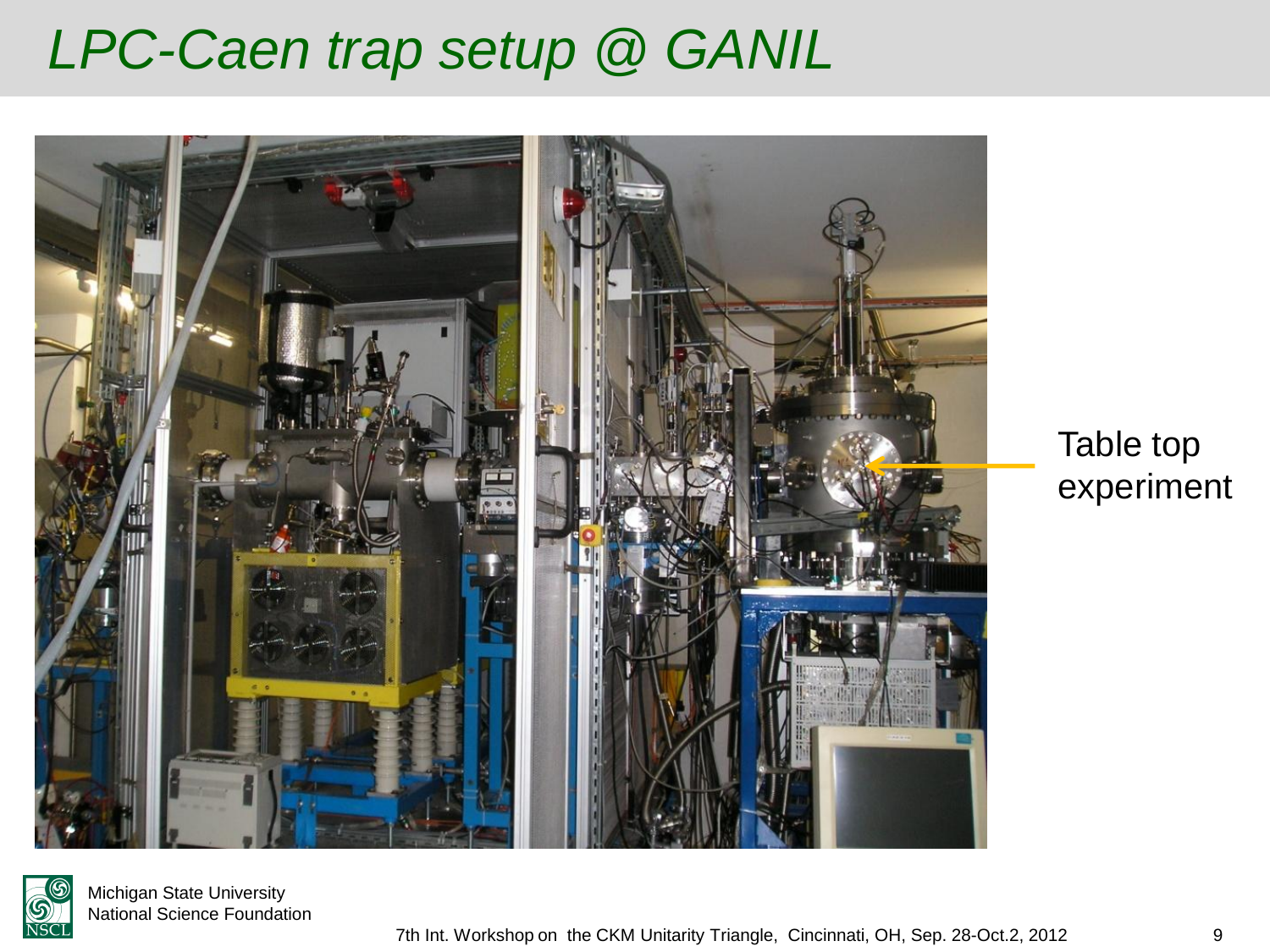## *Measurement of a in <sup>35</sup>Ar decay*

LPC-Caen++ @ GANIL (France)

National Science Foundation

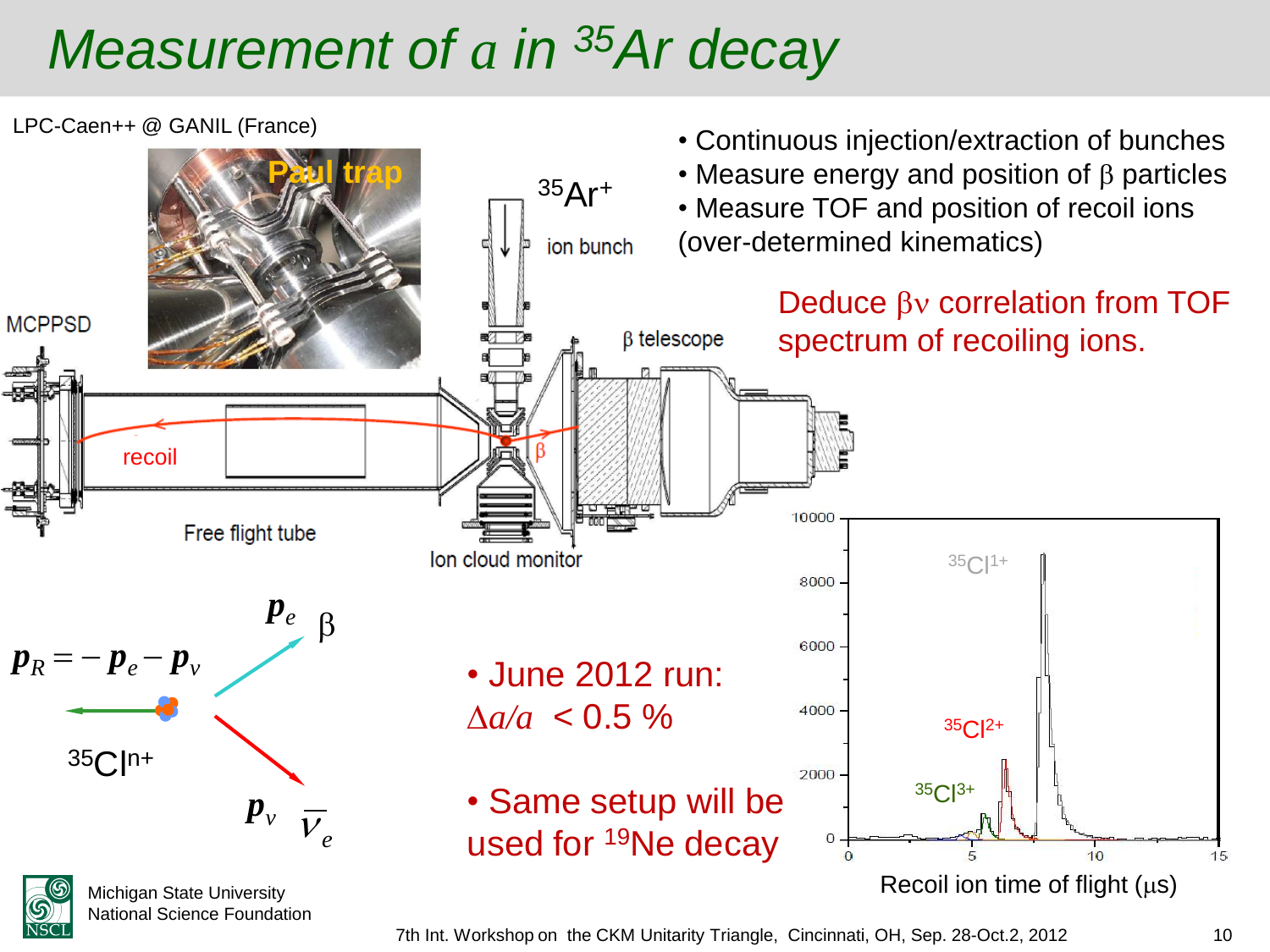#### *Current experimental efforts*

| Parent<br>nucleus | <b>Observable</b> | Group(s)/Lab                     |
|-------------------|-------------------|----------------------------------|
| <sup>19</sup> Ne  | $t_{1/2}$         | TRIUMF(1); TUNL@KVI(2); GANIL(2) |
|                   | $\mathfrak{a}$    | LPC-Caen@GANIL                   |
| $21$ Na           | $t_{1/2}$         | TUNL@KVI(2)                      |
|                   | $\overline{A}$    | <b>NSCL</b>                      |
| $^{23}$ Mg        | $\overline{A}$    | <b>NSCL</b>                      |
| 29P               | $t_{1/2}$         | CENBG@JYFL                       |
| 31S               | $t_{1/2}$         | CENBG@JYFL(2)                    |
|                   | <b>BR</b>         | CENBG@JYFL                       |
|                   | $Q_{EC}$          | JYFL(1)                          |
| 35Ar              | $\mathfrak{a}$    | $LPC-Caen(2)$                    |
| 37 <sub>K</sub>   | $t_{1/2}$         | <b>TUNL@KVI</b>                  |
|                   | $\boldsymbol{a}$  | <b>TRIUMF</b>                    |
|                   | $\overline{A}$    | <b>NSCL</b>                      |
| 39 <sub>C</sub>   | $t_{1/2}$         | CENBG@ISOLDE(2)                  |

**NEW RESULTS** ( 1 ) published ( 2 ) available